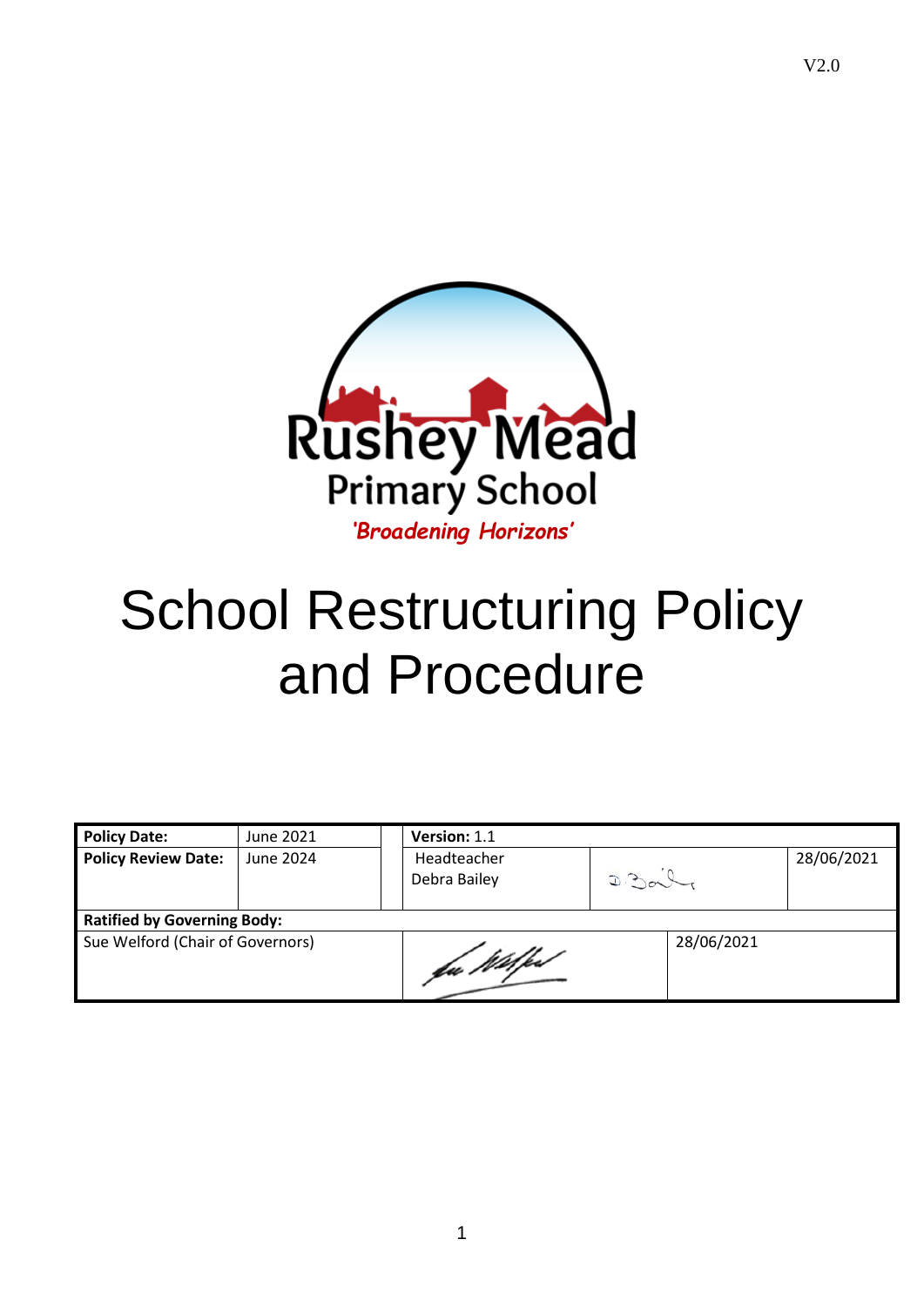# **School Restructuring Policy and Procedure**

| <b>Contents</b>                                      | Page |  |
|------------------------------------------------------|------|--|
| Purpose                                              | 1    |  |
| Scope                                                |      |  |
| Principles                                           | 3    |  |
| Procedure                                            | 3    |  |
| Monitoring and review                                | 10   |  |
| Related policies and procedures                      |      |  |
| Managers' responsibilities                           |      |  |
| Employees' responsibilities                          |      |  |
| Procedure for appeals against post filling proposals |      |  |

# **1 PURPOSE**

1.1 This document sets out the school's approach to managing significant reviews of its staffing and structure which inevitably need to be carried out in response to its constantly changing environment and to deliver continuous improvements.

# **2 SCOPE**

#### **2.1 Employees**

- 2.1.1 This policy and procedure applies to all Leicester City Council schoolbased employees.
- 2.1.2 Where a review/restructure involves teachers employed directly by Leicester City Council a decision will be made on a case-by-case basis, in consultation with the relevant trade unions, according to the particular circumstances, whether this policy and procedure or the council's Organisational Review Policy for other directly employed staff will apply. Whichever policy is deemed applicable, regard will be had for any relevant elements of the other policy.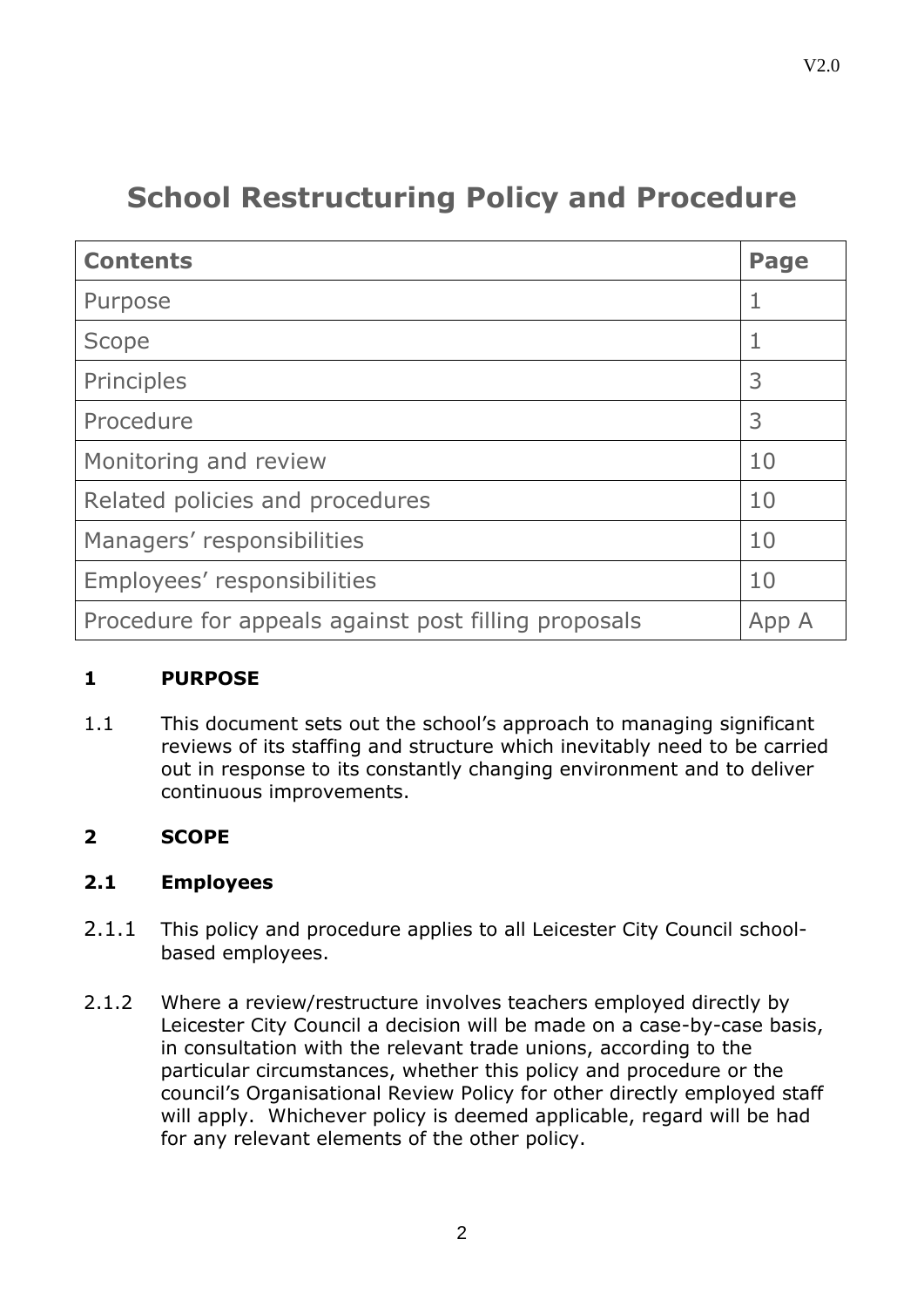- 2.1.3 Employees to be scoped into a particular restructuring exercise are all those in the part of the school under review, and any others whose duties/responsibilities may be impacted by the review, subject to the conditions below.
- 2.1.4 Temporary employees will only be included in scope of a review if they will have achieved two years' continuous employment with the council by the anticipated date of implementation of the new structure\*. Temporary employees may have been employed in different schools across the two year period. The important factor to consider is whether that period of employment has been continuous with Leicester City Council.

\*See also Temporary Employment Policy

2.1.5 Employees who are seconded (within, into or out of the school), or 'acting up', will be deemed to be in their substantive post if they will have been seconded/'acting up' for less than two years by the anticipated date of implementation of the new structure. After this time, an employee would typically lose any right to their substantive post, and will be deemed to be in their seconded/'acting up' post for the purposes of this policy. Legal advice should be sought where employees have been seconded/'acting up' for more than two years.

# **2.2 Circumstances**

- 2.2.1 A restructure will take place where the current structure of a school (or part thereof) is no longer considered to be fit for purpose and needs to be changed in order to meet the new requirements, or where savings need to be made. This will result in changed and/or new roles and may result in an overall reduction in the number of posts. Examples include:
	- Creation of a new academic faculty/support service area, incorporating part/all of one or more existing areas
	- Significant structural change within an academic faculty/support service area due to financial constraints or internal/external policy changes/initiatives/ requirements.
	- Change to teaching and learning responsibilities (TLRs)
- 2.2.2 The policy does not apply in the following situations:
	- Where there is any change to one individual post
	- Changes in the activities undertaken within a department/support service area which do not fundamentally affect job roles or organisational/ reporting arrangements
	- Relocation of work base\*
	- Change of line management of an individual employee/team/ department/support service without any change in job content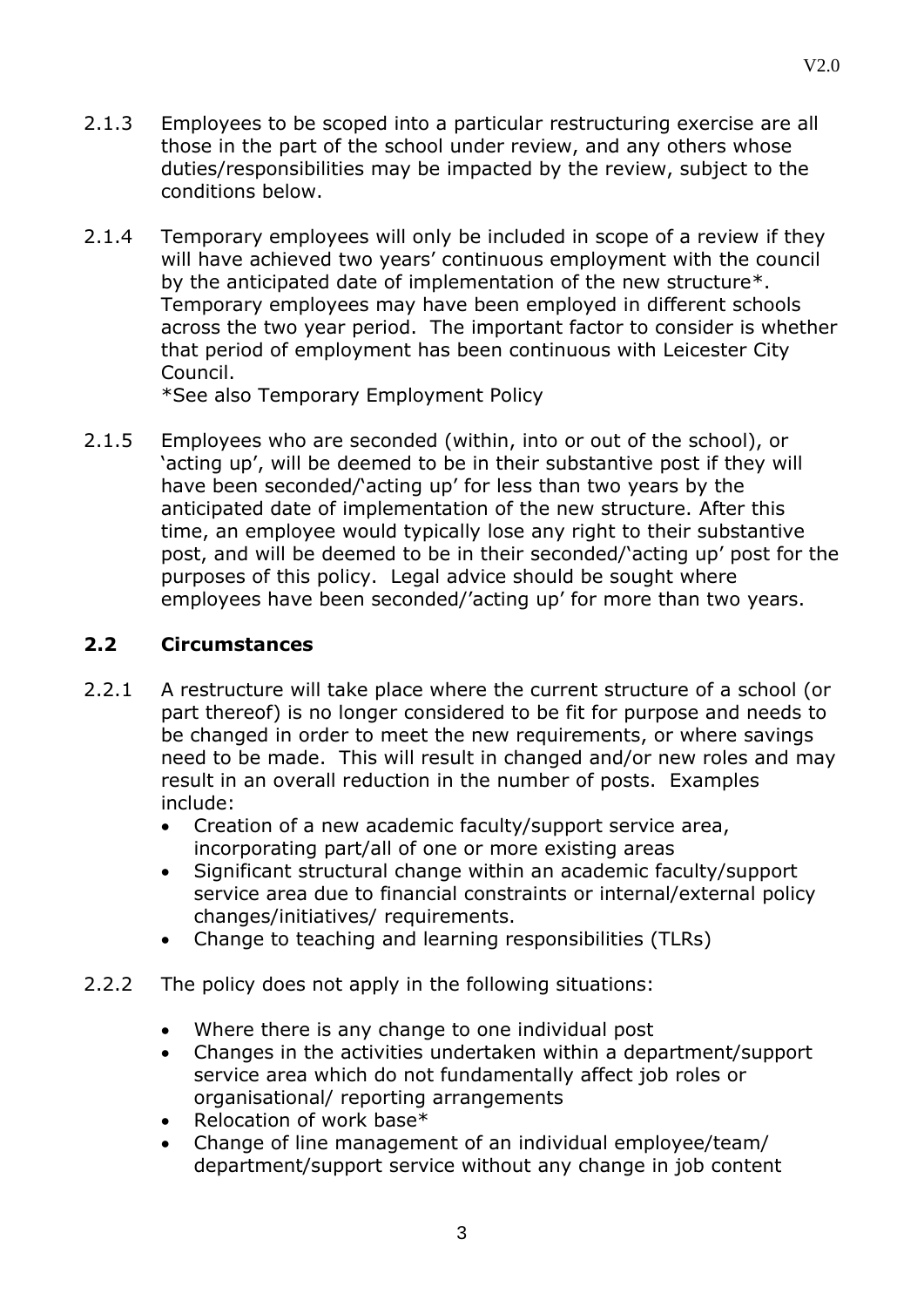• A reduction in the number of specific posts without other changes\*

\*See Redundancy Policy

# **3 PRINCIPLES**

- 3.1 A primary objective of a restructuring exercise will be to ensure that the needs of the school and its pupils are met through having the right posts filled by people with the necessary competencies.
- 3.2 Meaningful consultation with employees in scope of the re-structure and their recognised trade unions (including city-wide representatives) will be undertaken, providing them with the opportunity to influence the outcome and recognising the contribution they can make.
- 3.3 Communication with employees in scope of the restructure and trade unions will also be undertaken throughout the process.
- 3.4 Restructuring exercises will be conducted in a manner and at a pace that will endeavour to bring about changes within the required timescale which will be established at the start of the process, and which are outlined in the accompanying guidance document to this policy. Progress will be monitored regularly and any undue delays will be addressed.

# **4. PROCEDURE**

4.1 Set out below is the process to be followed in carrying out and implementing a restructuring exercise.

# **4.2 Lead Manager**

4.2.1 The Lead Manager for a restructuring exercise will be the Head Teacher, henceforth referred to as the Lead Manager.

# **4.3 Plan for change**

- 4.3.1 At the first indication of the need for restructure the Lead Manager will map out the proposed timescale over which the process is to take place, taking account of any financial imperatives or implications and the likely impact on the workforce, and draw up an action plan accordingly.
- 4.3.2 The Lead Manager will also identify HR, finance, and any other specialists whose advice must be sought before consultation commences and throughout the process.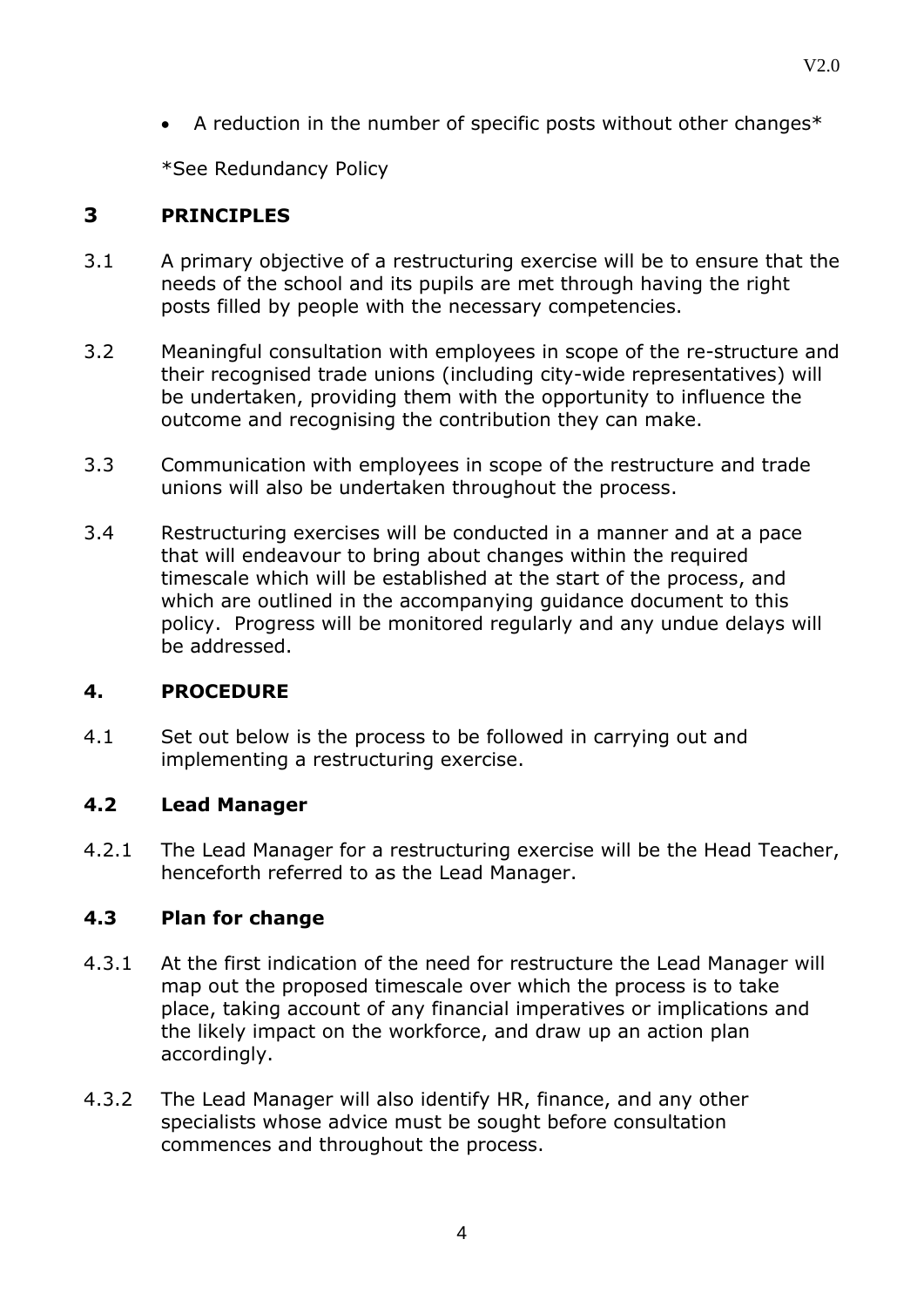4.3.3 The Lead Manager may, as part of the planning process, seek the views of employees who will be impacted by the restructure.

#### **4.4 Prepare a business case**

- 4.4.1 The Lead Manager will prepare a fully costed business case for the proposed change.
- 4.4.2 The business case could be based on the attached **[template](http://www.leicester.gov.uk/EasySiteWeb/GatewayLink.aspx?alId=75210)** which is designed to include all relevant information, but as a minimum, must explain the reason for change, details of the change to take place, relevant financial information, impact on staffing, including any redundancies which may arise, and details of how and when consultation will take place.

#### **4.5 Obtain approval for the proposals**

4.5.1 The Lead Manager must consult, and obtain approval for his/her proposals from the full governing body.

#### **4.6 Consult and communicate**

- 4.6.1 The approved business case will be the subject of consultation with representatives of the recognised trade unions. Where there is potential for the review to give rise to redundancies, as outlined in the Section 188 notification, the consultation must give consideration to ways in which redundancies can be mitigated against.
- 4.6.2 Where redundancies are likely, a Section 188 notice must be completed as part of the business case and should be presented to the full governing body as part of the approval process.
- 4.6.3 Consultation on revised proposals and any redundancies should run concurrently during the consultation process.
- 4.6.4 The length of the consultation period should be sufficient to enable meaningful consultation to take place, depending on the scale of the review and the impact of the proposed changes. There is no legally defined minimum consultation period where a restructure will result in no redundancies but, by local agreement, the minimum period in such cases is 20 working days. Any reduction in that timescale would be by mutual agreement. In cases where there is potential for redundancies to be made, consultation must start either 30 or 45 days before the first dismissals take effect.
- 4.6.5 Where the restructure will result in teacher redundancies sufficient time must be allowed for consultation and for teachers' notice periods to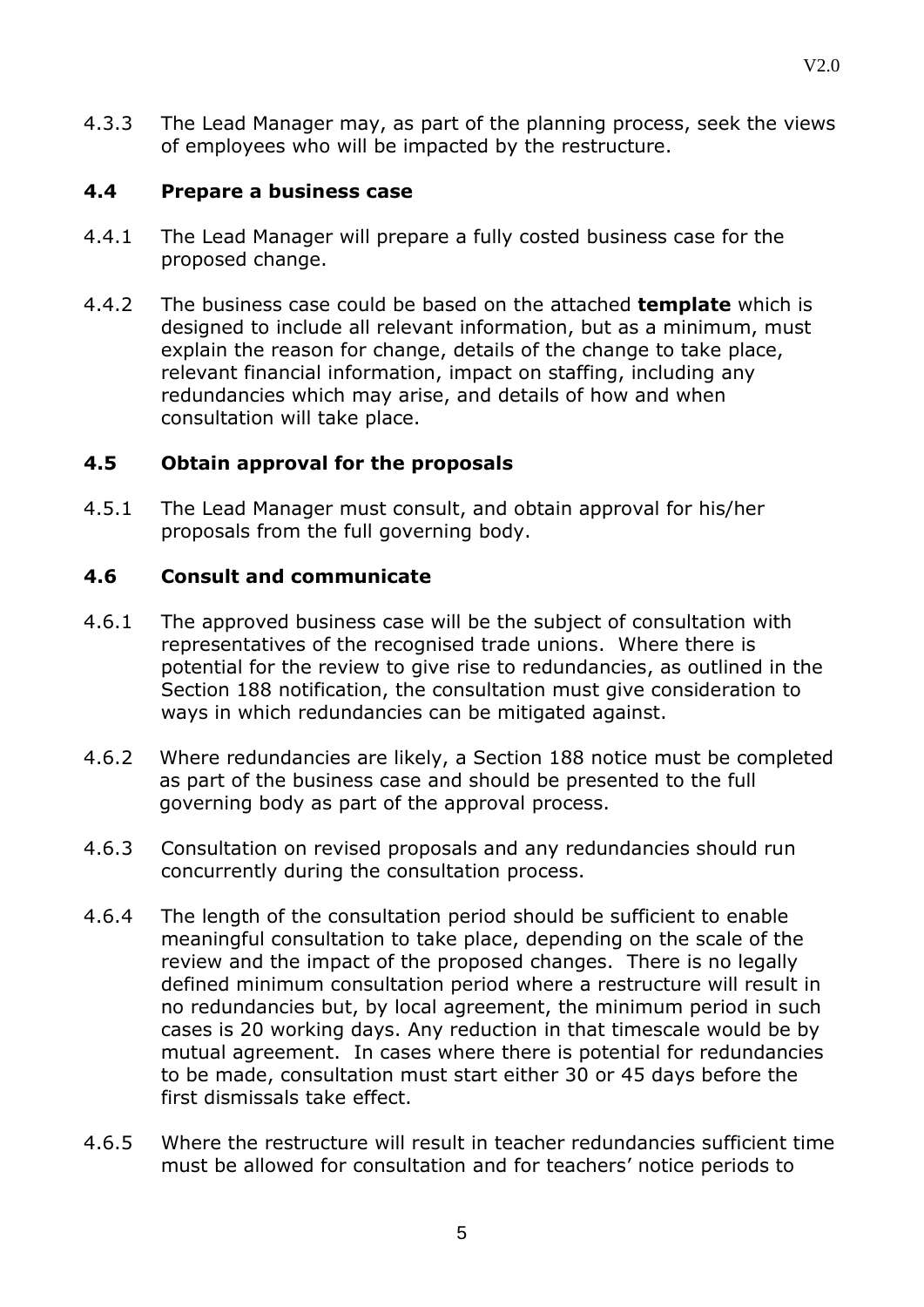expire before the desired implementation date. To implement at the beginning of the following term notice must be given by the end of October, February or May.

- 4.6.6 Other timescales associated with restructuring are outlined in the guidance document which accompanies this policy.
- 4.6.7 Trade unions and employees will be advised of the arrangements for them to respond to the proposals. When employees raise issues during the consultation period they need to be actively considered and responded to, with an explanation for the nature of the response given, within a reasonable timeframe and as appropriate. A final response may be provided at the end of consultation.

#### **4.7 The process of consultation**

4.7.1 The following process flow chart outlines the way in which consultation on the business case will be taken forward.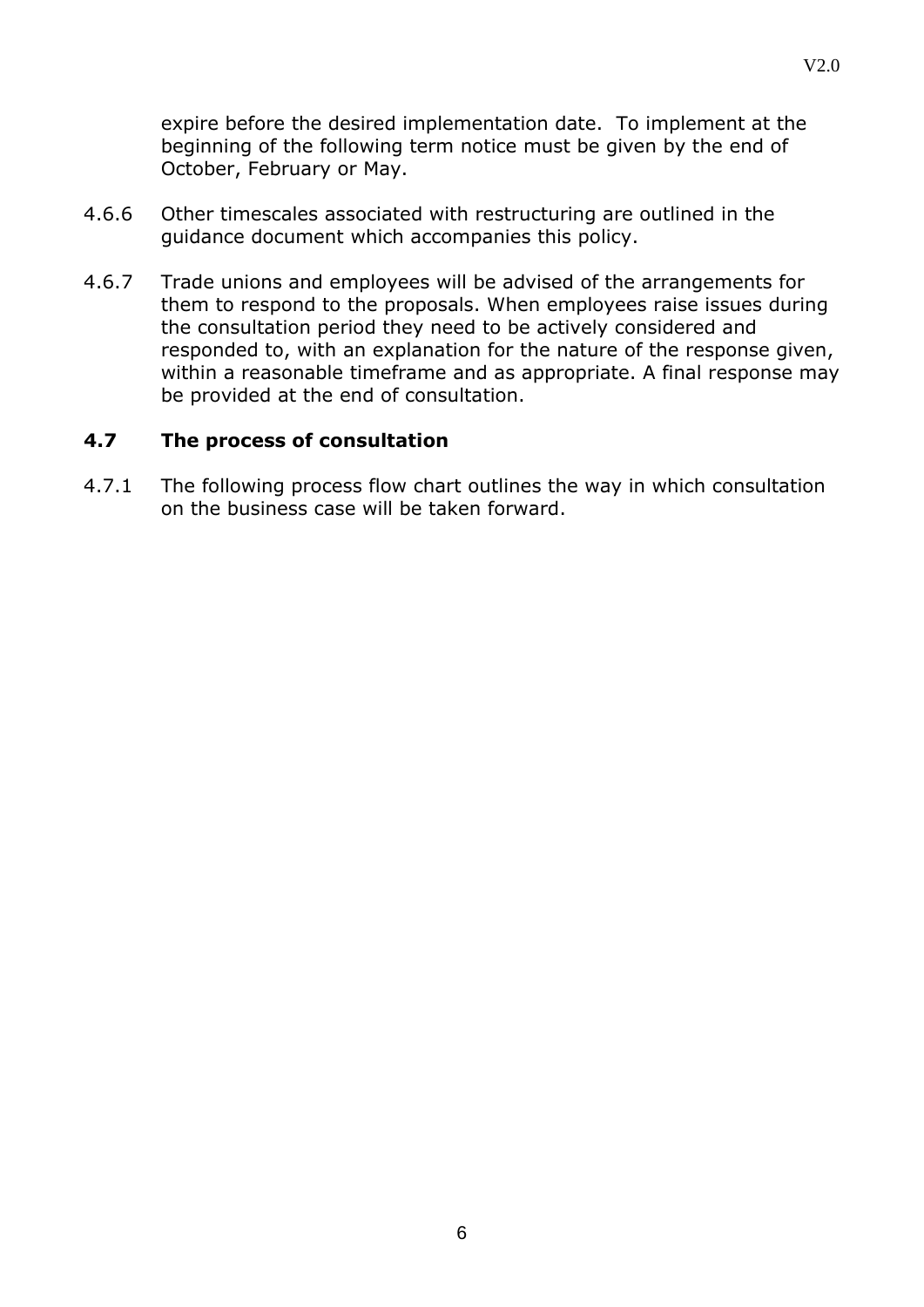| <b>Stage in</b><br>process | <b>Actions to be carried forward</b>                                                                                                                                                                                                                                                                                                                                                                                                                                                                                                                                                                                                                                                                                                                                                         |
|----------------------------|----------------------------------------------------------------------------------------------------------------------------------------------------------------------------------------------------------------------------------------------------------------------------------------------------------------------------------------------------------------------------------------------------------------------------------------------------------------------------------------------------------------------------------------------------------------------------------------------------------------------------------------------------------------------------------------------------------------------------------------------------------------------------------------------|
| <b>Stage 1</b>             | Publish Business Case, to include:<br>Timeline of restructure<br>Post filling proposals<br>Selection criteria, where appropriate, if redundancies are to be<br>made<br>Method of assessment for ring-fenced posts<br><b>Communication processes</b><br>$\bullet$<br>Job descriptions and person specifications for any new/re-<br>designed posts<br>Details of any proposed voluntary redundancy processes<br>An equality impact assessment<br>In order to facilitate collective consultation, the business case must be<br>issued to trade unions ahead of staff in scope of the restructure. The<br>business case may be sent via e-mail or issued at the commencement of<br>an initial consultation meeting.<br>Release of business case signifies the start of the consultation process. |
| <b>Stage 2</b>             | Undertake meaningful consultation. Dependent upon the size of the re-<br>structure, this may be undertaken face to face in groups or with<br>individuals, or via e-mail or communications bulletins, or any<br>combination thereof. The overriding criterion is that every employee in<br>scope must have a channel available to them to feed in their comments<br>about all aspects of the business case. The Lead Manager must give<br>consideration to the most effective means of engaging employees and<br>must make active effort to do so.                                                                                                                                                                                                                                            |
| <b>Stage 3</b>             | Issue of final business case post consultation and sign-off by the<br>governing body, including the final post filling list, details of the<br>evaluated jobs and, if VR is to be considered, mechanisms for<br>considering VR requests, including timing and criteria for making<br>decisions on VR applications.                                                                                                                                                                                                                                                                                                                                                                                                                                                                           |
| <b>Stage 4</b>             | Appeal against post filling list                                                                                                                                                                                                                                                                                                                                                                                                                                                                                                                                                                                                                                                                                                                                                             |
| <b>Stage 5</b>             | Post filling commences                                                                                                                                                                                                                                                                                                                                                                                                                                                                                                                                                                                                                                                                                                                                                                       |

V2.0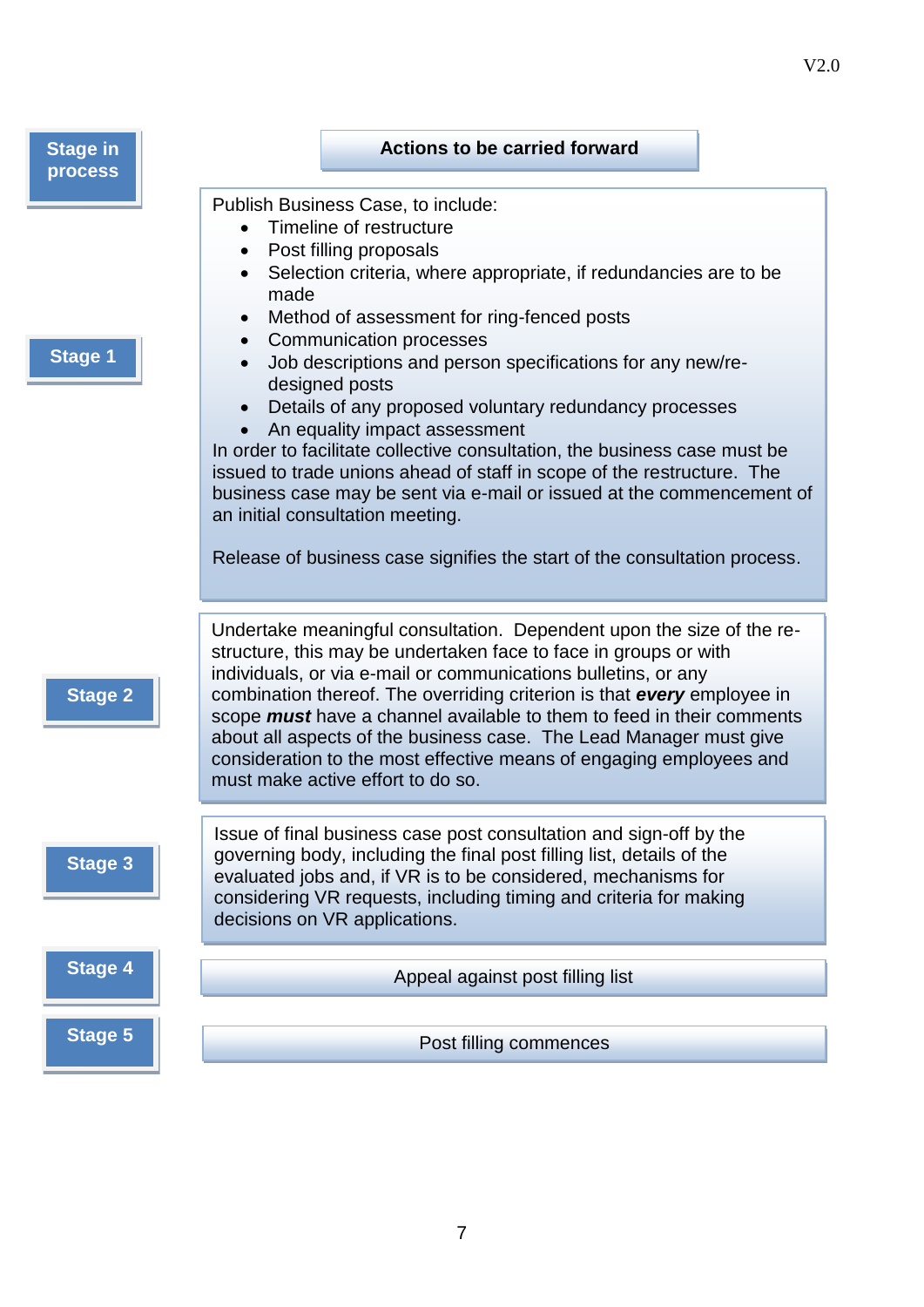## **4.8 Issue the final business case**

4.8.1 The final business case, which may be subject to final sign off by the full governing body, will be issued to the trade unions and all employees in scope. It is this structure which the Lead Manager will implement.

#### **4.9 Voluntary Redundancy**

- 4.9.1 Where redundancies are required, consideration will be given to inviting employees in scope of the restructure to volunteer for redundancy in order to mitigate against compulsory redundancies. However a number of factors, including cost considerations, will impact on whether this is appropriate and, if so, which categories of employee and at what stage of the process. Even if invited to volunteer, no employee has a right to be granted voluntary redundancy. Decisions will be based on the needs of the school and selection between volunteers will be necessary in the event of too many volunteers.
- 4.9.2 See the Redundancy Policy for further information.

#### **4.10 Post Filling Process**

- 4.10.1 The detail of the post filling process for a particular restructure will depend on factors such as the extent to which posts in the new structure differ from existing posts and the number of posts of each type. The proposed process will form an important part of consultation to ensure that it is fair and transparent.
- 4.10.2 The following principles will apply:
- 4.10.3 Assimilation to posts in the new structure
- 4.10.3.1Where a post in the new structure is the same, or essentially the same, as a post in the existing structure, the postholder(s) will be assimilated to that post unless there are more existing postholders than posts in the new structure.
- 4.10.3.2Where there are more existing postholders than posts in the new structure an assessment process will be used to determine which employees are assimilated to the posts.
- 4.10.4 Ring-fenced recruitment to posts in the new structure
- 4.10.4.1Posts in the new structure which are not filled by assimilation will be subject to a ring-fenced appointment process. The Lead Manager will draw up proposals regarding which postholders in scope of the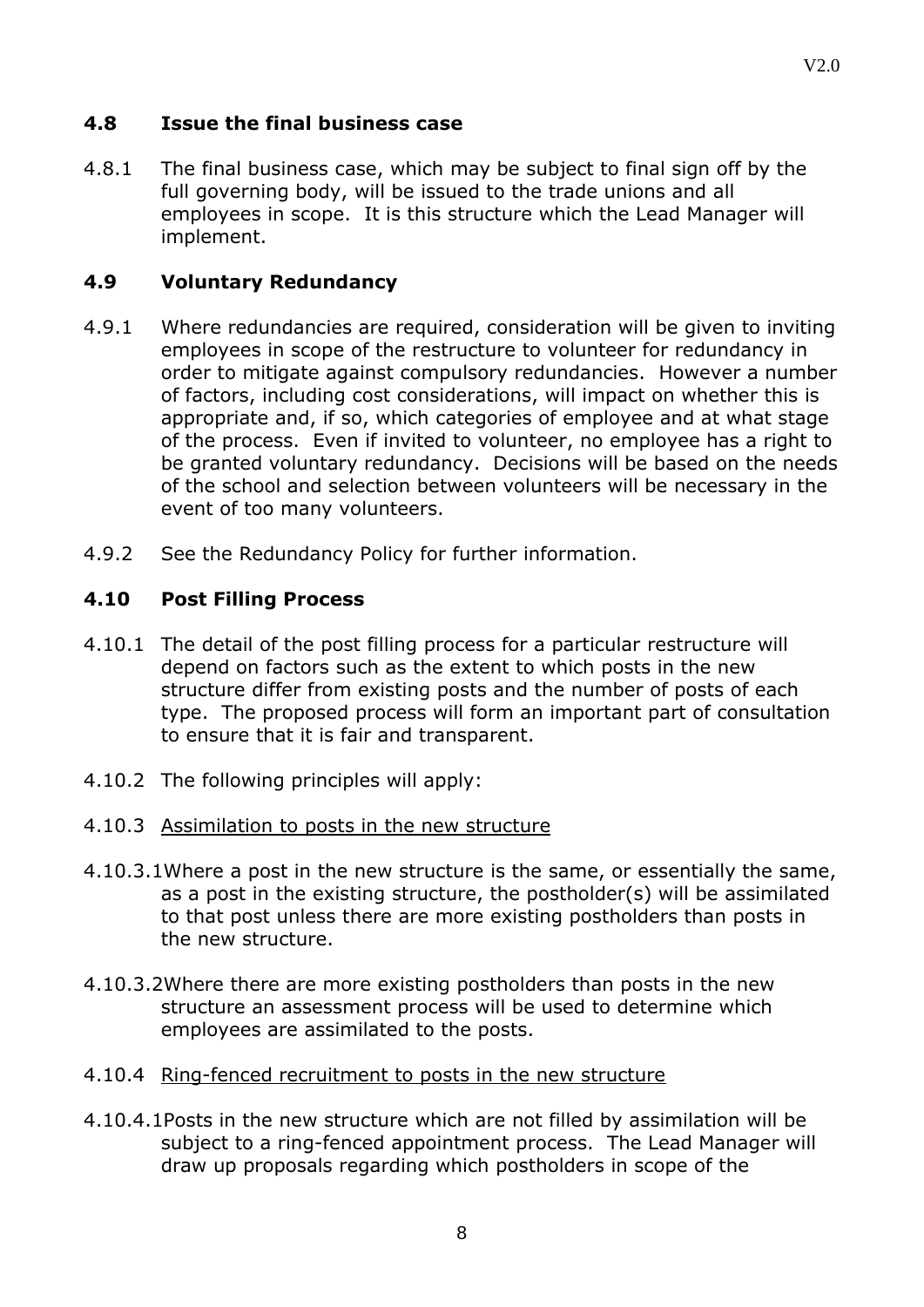restructure will be ring-fenced to which post(s), taking account of all relevant factors such as similarity of duties to an existing post and post grade.

4.10.4.2Ring-fenced employees will be provided with the job description and person specification for the post and will undergo an assessment process against the full person specification. Appointments will be made on merit, based on the assessment process.

#### 4.10.5 Employee preferences

4.10.5.1Employees who are assimilated or ring-fenced to more than one post in the new structure may be invited to indicate their preference in priority order. The Lead Manager will take preferences into account wherever possible but there will be no right of appeal in relation to preferences.

# 4.10.6 Posts not filled via assimilation or ring-fencing

4.10.6.1 Any posts which remain unfilled following the above processes may be further ring-fenced to other employees in the school. Otherwise they will be subject to normal recruitment arrangements.

# **4.11 Pay Protection**

#### 4.11.1 Teachers

4.11.1.1 Safeguarding provisions for teachers are set out in the School Teachers' Pay and Conditions Document. Currently, teachers will receive protection of TLR payments for a period of three years.

# 4.11.2 Support staff

4.11.2.1 Where a member of support staff is appointed to a post up to two grades lower than his/her current post as a result of a restructure, his/her basic salary will be protected on a 'red-circled' basis for up to two years. This means that basic salary will be fixed at the level payable immediately prior to the appointment and no incremental progression or pay awards will be applied. Protection will cease when the basic salary for the maximum spinal column point of the grade of the new post equals or exceeds the protected salary, or after two years, whichever is the sooner.

#### **4.12 Employees not assimilated or appointed to a post in the new structure**

4.12.1 Any employee who is not assimilated or appointed to a post in the new structure following completion of the ring-fenced appointment process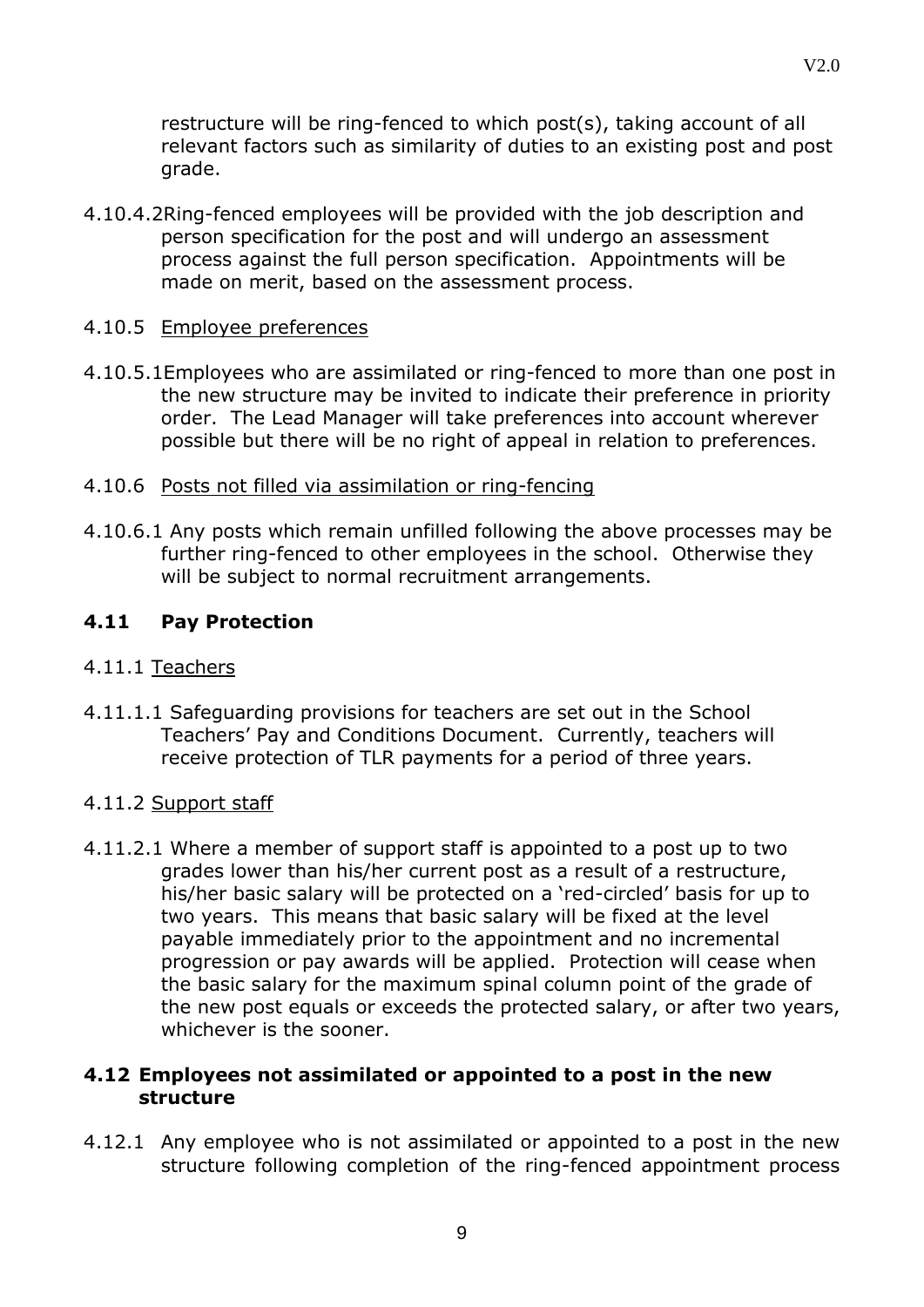V2.0

will be displaced in the restructure. As a result confirmation of redundancy will be sought from the governing body and, when received, the council will confirm the dismissal within 14 days of being notified in accordance with the School Staffing (England) Regulations 2009 (as amended from time to time).

- 4.12.3 If the employee has at least two years' continuous service with Leicester City Council an attempt will be made to find him/her suitable alternative employment within the school through redeployment where feasible. In exceptional circumstances, where the council is the employer, redeployment opportunities may be available outside the scope of the school.
- 4.12.3 See also the Redundancy Policy.

#### **4.13 Rights of Appeal**

- 4.13.1 Appeal against post-filling proposals
- 4.13.1.1An employee has a right to appeal against the proposals regarding assimilation and ring-fencing as they apply to him/her. It is preferable for employees to have challenged the proposals during consultation, i.e. to have made representation to the Lead Manager about the proposed post filling list, prior to seeking to take formal action via the appeals process.
- 4.13.1.2The appeal procedure is at Appendix A.
- 4.13.1.3The outcome of the appeal will be final and binding.
- 4.13.2 Appeal against redundancy
- 4.13.2.1An employee may appeal against dismissal for redundancy as a result of a restructuring exercise. The appeal will be heard by a panel of governors not previously involved in the case. The panel will be accompanied by a HR representative.
- 4.13.2.2The appeal must be registered in writing within 10 working days of receiving written notice of dismissal on grounds of redundancy. An appeal hearing will be convened and the outcome of the appeal will be confirmed in writing to the employee as soon as reasonably practicable.
- 4.13.3 Appeal against post grade (support staff only)
- 4.13.3.1There is no right of appeal against the grade of any different post to which an employee is appointed as a consequence of a restructure. However, following six months in a post which was evaluated within the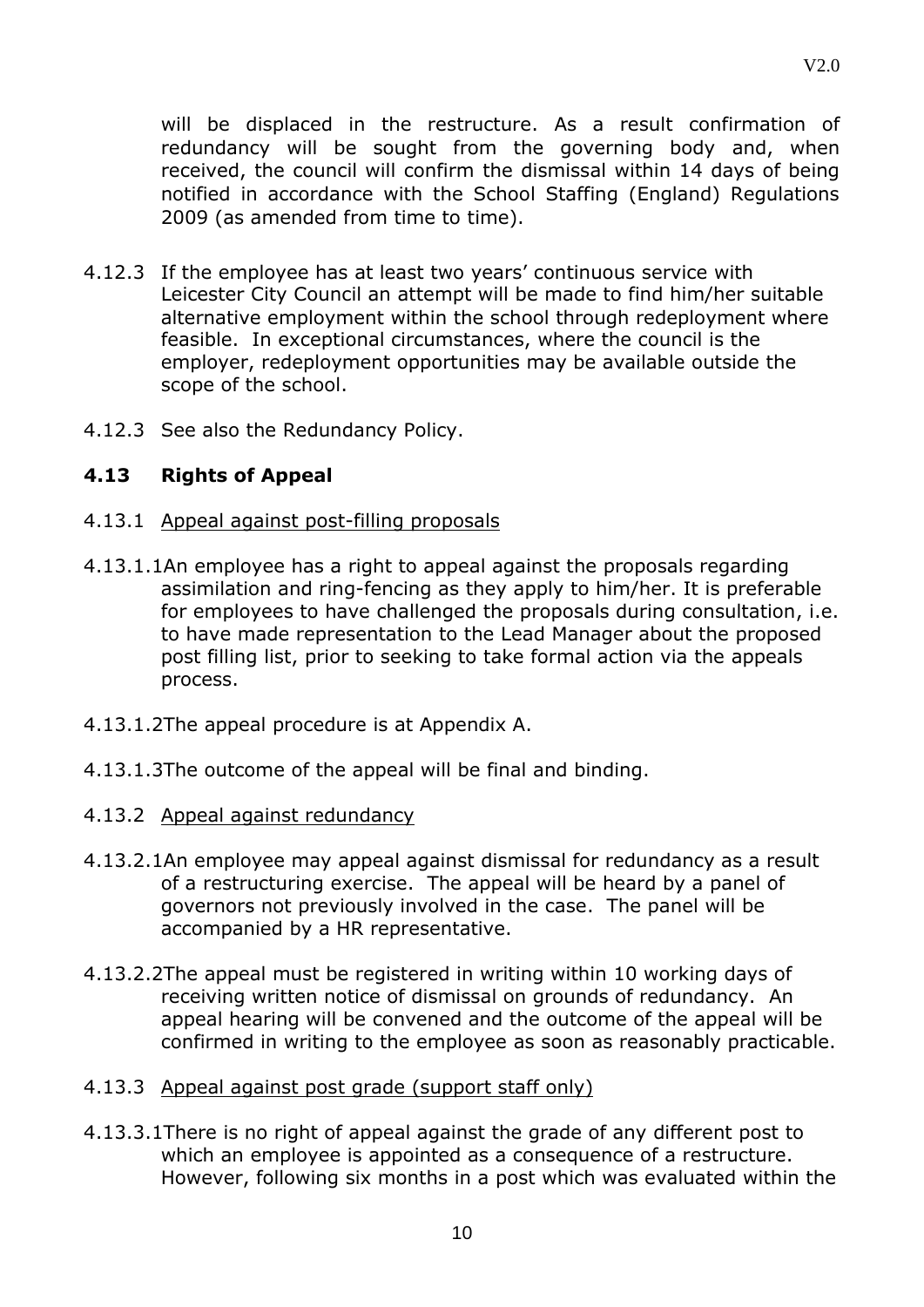restructure, an employee may request a re-evaluation of its grade if he/she believes the post has changed and he/she can demonstrate those changes since the original evaluation.

# **5 MONITORING AND REVIEW**

5.1 This policy and procedure will be reviewed as necessary to ensure that it remains compliant with relevant legislation, and annually to ensure that it remains fit for purpose.

#### **6 RELATED POLICIES AND PROCEDURES**

- 6.1 This policy should be applied in conjunction with other relevant policies and procedures such as:
	- Redundancy Policy
	- Recruitment, Selection and Appointment Procedure
	- Temporary Employment Policy

#### **7 MANAGERS' RESPONSIBILITIES**

- 7.1 The Lead Manager (or his/her nominee) is responsible for:
	- identifying where this policy and procedure apply
	- ensuring the correct scoping of the restructuring exercise
	- ensuring that all aspects of the process are complied with, including preparation of the business case, consultation and implementation
	- ensuring that he/she consults, and obtains approval for proposals from, the governing body
	- seeking advice, as necessary, in relation to all of the above.

#### **8 EMPLOYEES' RESPONSIBILITIES**

8.1 Employees are expected to participate actively in the consultation process, contributing any ideas and raising any concerns they may have.

#### **DOCUMENT CONTROL**

| <b>Implementation</b>                                                                                     | <b>Author</b>         | <b>Summary of</b> | Date to be   |
|-----------------------------------------------------------------------------------------------------------|-----------------------|-------------------|--------------|
| <b>Date</b>                                                                                               |                       | <b>Changes</b>    | reviewed     |
| Agreed<br>27.11.2014<br>Individual school<br>implementation<br>dates subject to<br>local<br>determination | Stephanie<br>Holloway | New policy        | January 2016 |